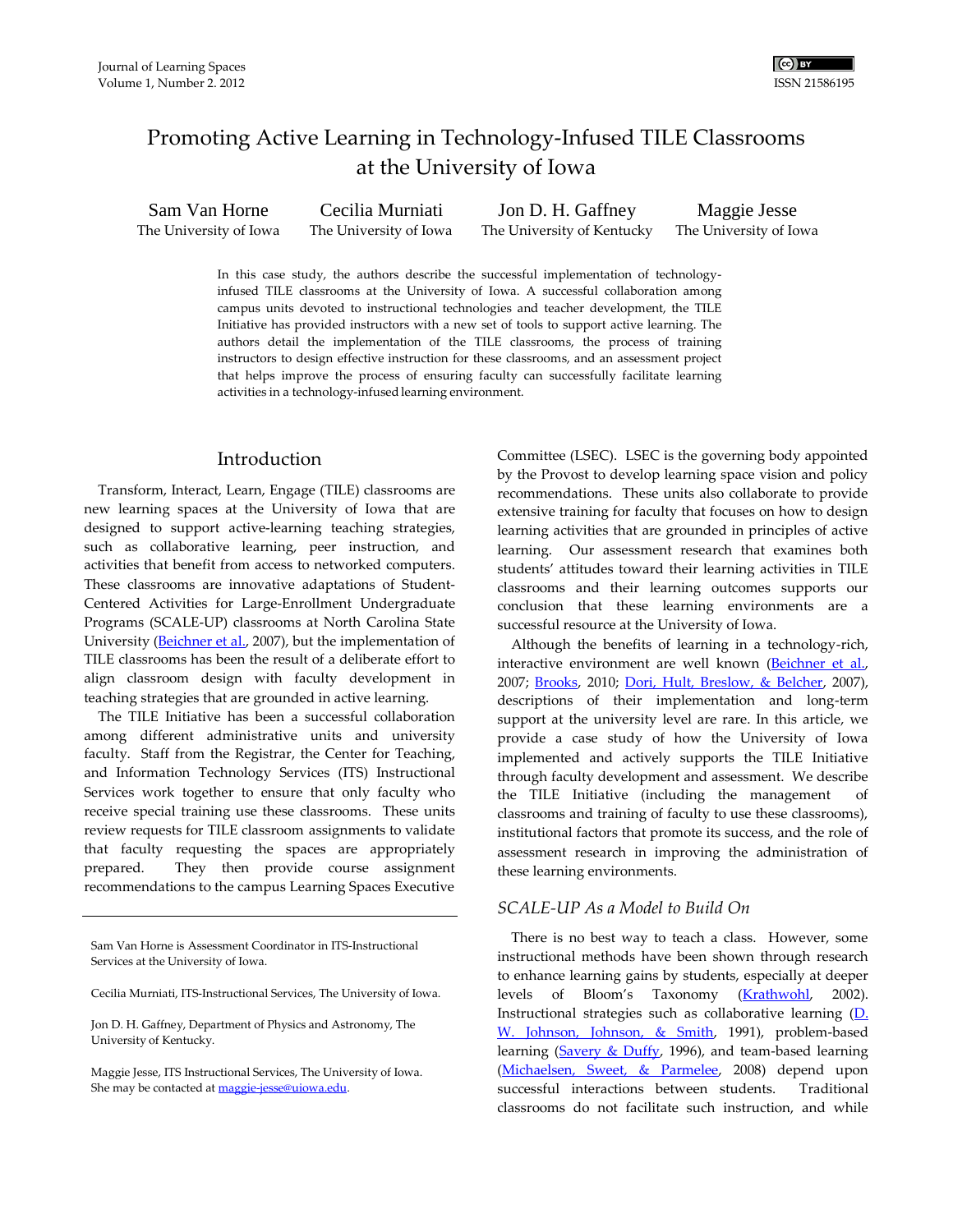instruction can be improved by such methods in traditional lecture halls (e.g., Peer Instruction, Mazur, 1997), the improvement occurs in spite of the environment. SCALE-UP classrooms remove some of the barriers that prevent instructors from implementing multiple pedagogical innovations both via furniture and philosophy (Gaffney, [Richards, Kustusch, Ding, & Beichner,](#page-6-7) 2008). The most obvious features of SCALE-UP are the technology in the room. Technology in this case means anything that is used as a tool to facilitate learning. SCALE-UP classrooms include abundant whiteboard space, round tables, chairs with wheels, laptop computers, projectors and monitors, an audio system designed to allow the students to both hear the instructor and to respond (e.g., by having microphones located at the tables), and lighting that can be adjusted depending on the task. Nine students typically sit in groups of three around tables that are seven feet in diameter. The size of the round tables is not an accident; multiple iterations revealed that tables smaller than seven feet made the students cramped, while tables larger than seven feet prevented table-wide discussions [\(Beichner et al.,](#page-6-0) 2007). Three-person groups are typically used because of previous research [\(Heller & Hollabaugh,](#page-6-8) 1992), although other sizes of groups could also be facilitated. To be successful, instruction in a SCALE-UP classroom must highlight the students' learning rather than the instructor's lecturing. Therefore, there is no "front" to the classroom: students are oriented toward each other in their groups. Students display nametags, and the classroom is designed with ample space for the instructor to weave among the students and ask them questions by name as they work on specially designed activities.

Researchers have demonstrated the effectiveness of instruction in SCALE-UP spaces [\(Beichner et al.,](#page-6-0) 2007; [Oliver-Hoyo, Allen, Hunt, Hutson, & Pitts,](#page-6-9) 2004). Gains have frequently been cited in conceptual understanding and problem-solving abilities, simultaneously reducing the failure and withdrawal rate in the course. Because SCALE-UP was developed for and implemented within physics departments, nearly all of the research regarding their effectiveness has been done in physics classes. The TILE initiative provided an opportunity to explore how to translate SCALE-UP throughout multiple other disciplines.

Each institution that draws from SCALE-UP modifies and enhances features to suit their own unique culture, often creating a unique name for the environment. For example, the Massachusetts Institute of Technology (M.I.T.) implemented Technology Enabled Active Learning (TEAL) classrooms for their introductory physics courses [\(Dori et](#page-6-2)  [al.,](#page-6-2) 2007). The University of Minnesota has sponsored

Active Learning Classrooms that are made available to a wide variety of courses (especially Biology) (Whiteside, [Brooks, & Walker,](#page-6-10) 2010). However, a particular strength of the TILE Initiative at the University of Iowa is the focus on providing training to faculty from a wide variety of disciplines in how to facilitate active learning in TILE classrooms.

### TILE Classrooms at the University of Iowa

Unlike other initiatives that focused on providing learning spaces to instructors of college-level physics, the University of Iowa administration committed itself to implementing TILE classrooms for the entire campus community. These classrooms would become General Assignment Classrooms (GACs), which are administered and supported by the Registrar and ITS Instructional Services. The Center for Teaching also wanted to emphasize that these classrooms could be settings for active learning across the disciplines and to improve student engagement on campus.

Indeed, the TILE Initiative carried wide appeal to departments across the disciplines. Extending beyond the success at other institutions in the natural sciences, instructors from across the University, ranging in disciplines from Spanish and Portuguese to Business to Geography, have transformed their courses to make them appropriate for the TILE classrooms. As of Fall 2011, 60 faculty members (from seven colleges and 30 departments) have undergone training in the TILE Institute so that they may be comfortable with designing learning activities in TILE classrooms. The first three TILE classrooms have different capacities of 27, 54, and 81 students in Phillips Hall (figure 1), Main Library (figure 2), and Van Allen Hall



**Figure 1. TILE classroom in Phillips Hall**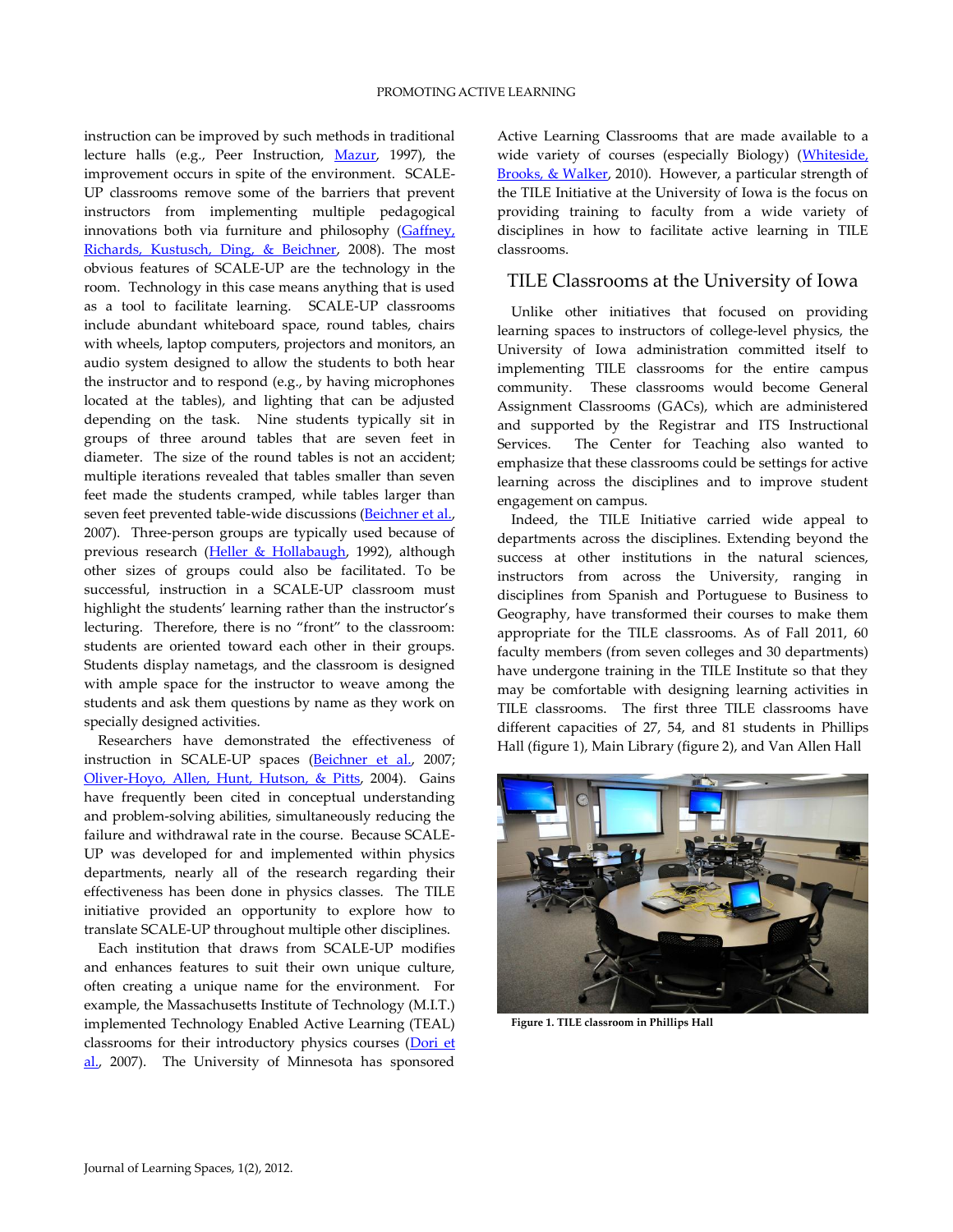(figure 3). Current TILE classrooms are located on the undergraduate area of our campus, since undergraduate education was the initial target for active learning improvements; having these classrooms spread out ensures relatively convenient access for participating faculty members.



**Figure 2. TILE Classroom in Main Library**

A TILE classroom is unlike any other General Assignment Classroom on campus. Indeed, students in focus groups have often mentioned that they feel like they have gone to the wrong room because the design is unlike any classroom they have been in before. Following the SCALE-UP model, each TILE classroom consists of round tables (each seven feet in diameter), with nine chairs and three laptop computers at each table. The instructor's station is in the center of the room, enabling the instructor to easily join groups of students who are engaged in an activity. Every table has its own wall-mounted monitor that can display the screen of any one of the laptops on the table or the instructor's computer screen, which is a desktop computer with a wireless mouse so the instructor can control applications such as PowerPoint from around the room.



**Figure 3. TILE Classroom in Van Allen Hall**

Like the SCALE-UP learning environments, these classrooms provide a set of tools that support collaborative learning, and there are tangible benefits from the physical layout of the classroom. In TILE classes, students do not need to spend time moving desks around to go from individual work to a group activity. It's as easy as turning to their neighbors. Faculty members can easily walk among their students to consult with them about their progress on in-class learning activities. For example, a professor in the College of Business decided to move an Excel programming class to a TILE classroom so that students could more easily read code on wall-mounted monitors and because he could more easily walk among students to answer questions.

Two new TILE classrooms, one seating 36 students and the other 72, will be available for use in Spring 2012. These classrooms will be used most heavily by geosciences faculty. Having a wide range of classroom sizes ensures that faculty can find the kind of classroom they need. Some faculty prefer the smallest classroom because it is easier to walk among the tables to confer with students, but other departments (such as Physics and Astronomy) appreciate that the largest classroom can hold discussion sections in which students solve problems collaboratively instead of watching an instructor go through the problem-solving process.

### *How Instructors Become Eligible to Teach in TILE Classrooms*

A key component of the TILE initiative is that faculty must undergo intensive training before they are allowed to teach their courses in these classrooms. TILE classrooms are a limited resource, and campus partners agree that it is vital for instructors to learn how to use the tools in the classrooms to support active learning and student construction of knowledge. Unlike the SCALE-UP project, TILE classrooms are designed to accommodate a variety of disciplines, but central to the administration of this kind of classroom is the idea that instructors use the tools deliberately. Table 1 [\(Appendix\)](#page-7-0) shows the variety of classes that trained faculty have taught in TILE classrooms; it also shows that some departments (such as Spanish and Portuguese) have increased their adoption of TILE classrooms, which we have learned is due, in part, to professors recommending the rooms to their colleagues.

Instructors may express interest in teaching in a TILE classroom through a variety of channels, but the TILE project has a system for managing how interested instructors undergo training. Instructors may contact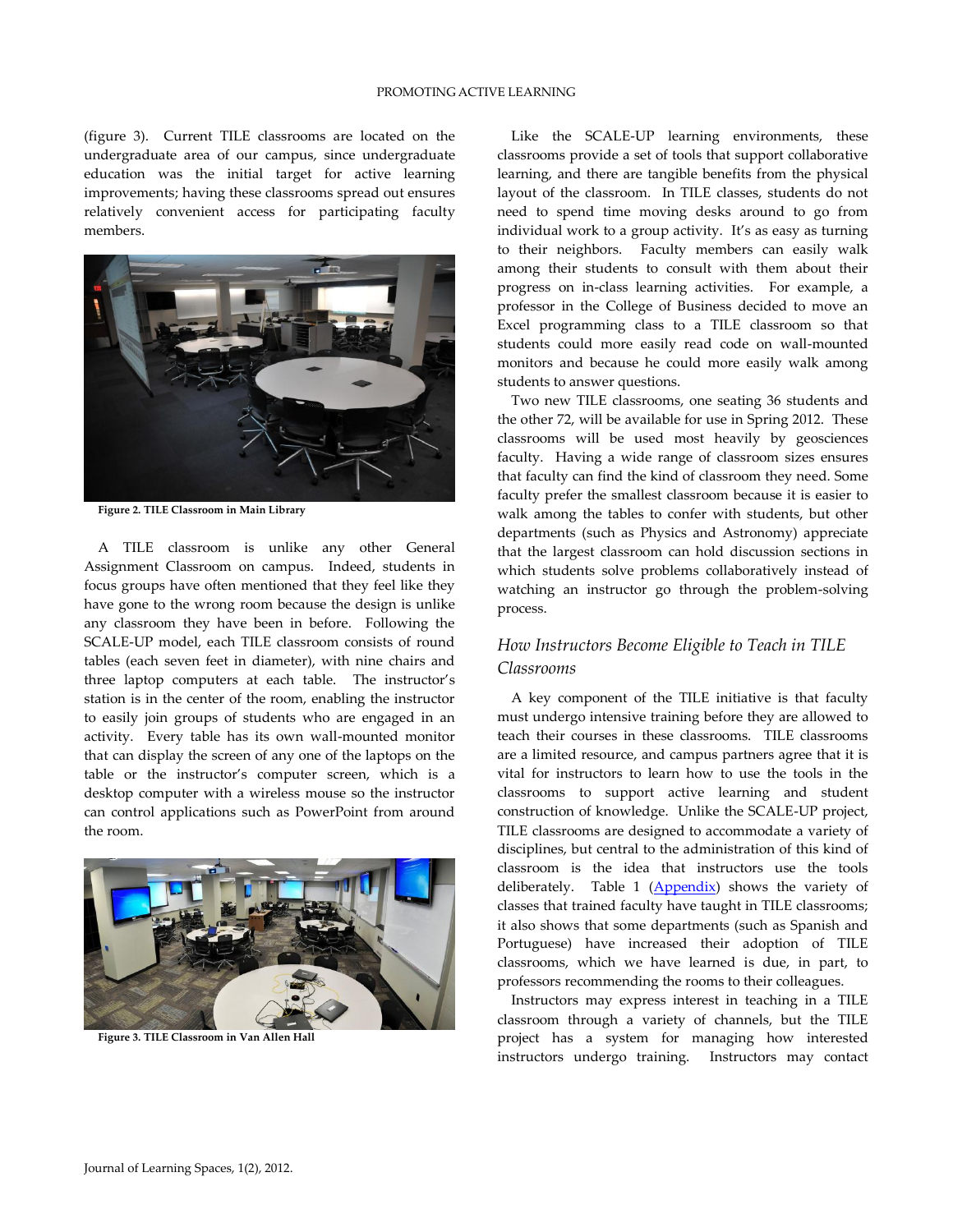either the Associate Registrar or the Center for Teaching about gaining access to a TILE classroom. In all cases, the faculty members are informed about the TILE Institute, which is the three-day, intensive workshop on how to design effective instruction that uses the affordances of the special learning environment.

Close collaboration among the Center for Teaching, ITS Instructional Services, and the Registrar has been essential to the effort to train instructors to teach in TILE classrooms. Because the classroom schedulers are part of the system, they know not to assign any untrained faculty to teach in the classroom unless they have received special permission from the LSEC based on recommendations from the Center for Teaching or ITS Instructional Services. In this sense, the University of Iowa has begun a successful effort to link the proponents of effective instructional design with those who actually manage the learning environments across campus. Without this collaboration, the University of Iowa would be hard-pressed to ensure that students in TILE classrooms were working with faculty who had been trained to design instruction centered on principles of active learning.

## *Preparing Faculty to Use New Teaching Strategies: The TILE Institute Workshop*

Each new cohort of instructors is introduced to the TILE environment through an intensive three-day TILE Institute. Held in the TILE classrooms, each workshop provides the instructors an opportunity to learn about TILE from the vantage point of a student. A guest speaker runs the workshop as if it were a class, with a final project: each faculty member has to create and present a lesson to the class from one of their upcoming courses to demonstrate their mastery of the space. In preparation, they work in groups on a variety of activities ranging from short estimation exercises to elaborate modeling tasks. Buttonpushing and specifics regarding the use of technology in the room are de-emphasized (ITS Instructional Services would support the faculty with these items later), as the emphasis is placed on the integration of pedagogy with the room setup, including the likely challenges involved in designing and implementing the activities. Each activity is debriefed, and discussion was encouraged both in the sessions and during meal times and breaks.

Certain challenges, such as how to convert existing lectures into activities, how to prepare students for active learning, how to create and sustain successful groups, how to assess progress, and what to do when things go wrong, are running themes throughout the workshop. By the time the participants present their activities, they have begun to

struggle with many of the difficulties that both students and instructors face in such an environment. As a result, they are better able to prepare for their courses and thereby able to make their courses more effective.

### *Ongoing Support of Faculty in TILE Classrooms*

Student Instructional Technology Assistants (SITAs) from ITS Instructional Services provide the ongoing instructional support for faculty members who are interested in teaching in active learning spaces. Funded by the University of Iowa's Student Computing Fees, SITAs are graduate and undergraduate students from a variety of disciplines. They work closely with faculty members at the University of Iowa who wish to integrate technology in their classrooms in order to improve student outcomes and increase student engagement in the classroom. SITAs offer consulting services, free-of-charge, on active-learning technologies and instructional design issues as well as training sessions on instructional software for faculty and staff in the University of Iowa.

The support for the TILE instructors begins even before the TILE Institute. When prospective TILE instructors express interest in joining the TILE Institute, SITAs contact the TILE instructors to inform them about the details of the instructional support for the TILE instructors. The TILE Institute is usually the appropriate time for any SITA to meet the TILE instructor in person. The workshop also includes a session where a SITA representative discusses the role of the SITA program and the instructional support for TILE instructors. After the TILE Institute ends, each SITA is required to set up an initial consultation with his or her paired TILE instructor. The goal of the initial consultation is to understand the expectations of TILE instructors and match their teaching needs and the available technologies that the University of Iowa currently has. During this initial communication, TILE instructors articulate their teaching goals, their learning activity plans, the types of learning technologies or certain software they are planning to use, and any training they wish to have for them and their students. In order to help instructors decide what is best for their class, SITAs also present relevant past and current showcases or projects of other faculty members' during this first consultation. When TILE instructors and SITAs agreed to the details of the instructional support, the initial consultations developed into ongoing TILE projects.

We believe that a key piece in the success of the TILE project is that SITAs conduct TILE room tours with each instructor to familiarize them with the equipment in the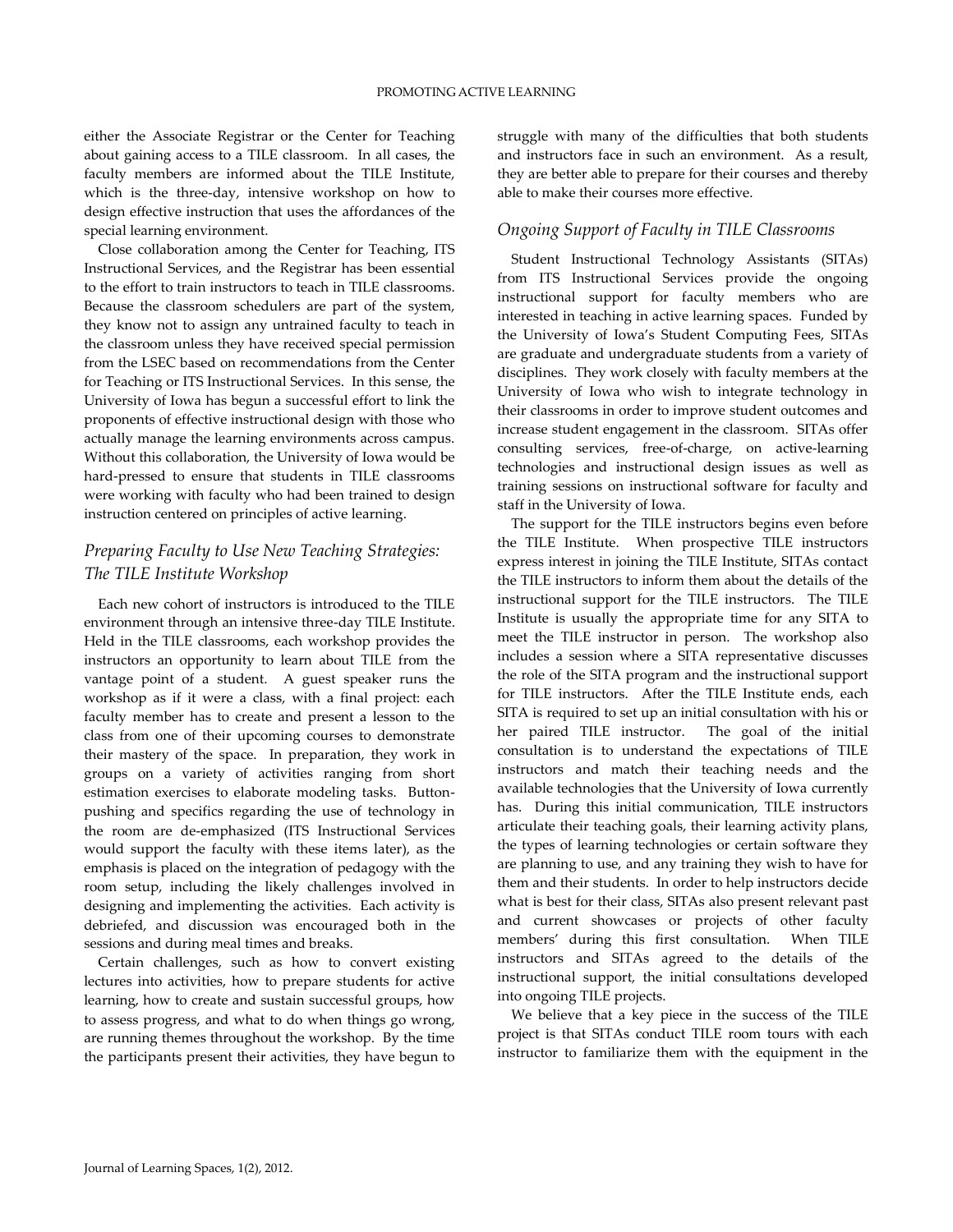TILE classroom. During the tour, instructors can try out the learning tools or software they are planning to use before the class begins. Many instructors then request oneon-one trainings on learning tools such as wikis, blogs, or clickers. In addition, Instructional Services hosts a "scrimmage" in which instructors are invited to try out their learning activities with a real audience—an activity that helps them feel more comfortable with using the technology, moving around the classroom, and attending to students' questions. Once the semester begins, SITAs work closely with instructors especially during the first week of class to make sure that all equipment and technologies function properly. SITAs also provide training sessions and production work as requested by instructors as a part of instructional support.

### *Assessing Teaching and Learning in TILE Classrooms*

In addition to administering these technology-infused learning environments, ITS Instructional Services has investigated teaching and learning in these spaces in order to improve faculty training and help administrators designing new rooms. A full-time Assessment Coordinator works with a small team of researchers to conduct both qualitative and quantitative research with the dual purpose of improving the TILE project and sharing knowledge with the greater community of those who design and administer technology-infused learning environments.

Our initial quantitative research has demonstrated positive results for teaching and learning in the TILE classrooms. In an unpublished study (Van Horne, Murniati, [& Saichaie,](#page-6-11) 2012), we report our use a mixed-effects linear regression model to demonstrate that students in TILE classrooms received, on average, higher grades than students who had previously taken the same courses with the same instructor in a traditional classroom. This finding was consonant with the results of other studies regarding technology-infused learning environments, and this spurred us to conduct further research into why students may be achieving better learning outcomes in TILE learning environments.

For this reason, in Spring 2011, we continued our research with a longitudinal, mixed-methods research project to investigate the aspects of successful teaching and learning in TILE learning environments. These were two of our guiding research questions: How do instructors design, implement, and assess learning activities in the TILE classroom? How do students perceive the usefulness of their learning activities, the technology, and the TILE

classroom layout, and what seems to influence students' interest in taking another class in a TILE classroom? To this date, we have recruited 12 instructors and nearly 400 students in our effort to examine the entire system of instruction in TILE classrooms.

One essential component of our IRB-approved research program has been observations of classes in different TILE classrooms. In Fall 2011, for example, researchers observed seven different TILE courses for a total of 15 hours of classroom observation each week. During these observations, the researchers collect data about how instructors implement learning activities in the room, how the technology and room layout supports student learning, and any problems that might occur in the classroom. Our systematic observations have revealed that instructors often do not use the technological capabilities to support the sharing of knowledge and multiple perspectives on problem solving. For example, in a programming class we observed faculty who were not sharing one student's screen with other screens around the room to enable other students to see how the student had solved the coding problem. By relaying this information to those who train faculty in TILE classrooms, the assessment project helps to improve teaching and learning in these special learning environments.

Our survey research in the TILE classrooms has important implications for the training of faculty to teach in the classrooms. Although a detailed analysis of the survey results is beyond the scope of this case study, we found a positive correlation between students' responses to the question about their desire to take another class in a TILE classroom and their perception of how well the course material fit the special environment of the TILE classroom  $(r(209) = .57, p < .0001)$ , as well as their perceived usefulness of the wall-mounted monitors  $(r(210) = .43, p < .0001)$  and round tables  $(r(210) = .48, p < .0001)$ . This research has supported our dual effort to help instructors design learning activities that take full advantage of the range of tools in TILE classrooms [\(Van Horne, Murniati, & Saichaie,](#page-6-11) 2012).

In addition to the observations, interviews, and surveys, we used focus groups to gather more information about how students perceived their activities in TILE classrooms. In general, students reported that the TILE environment and the learning activities offered more opportunities to engage and interact with other students. Students particularly liked the round tables because students could see their classmates face-to-face and they felt more comfortable engaging in a conversation. Students also expressed that the design of the classroom reinforced the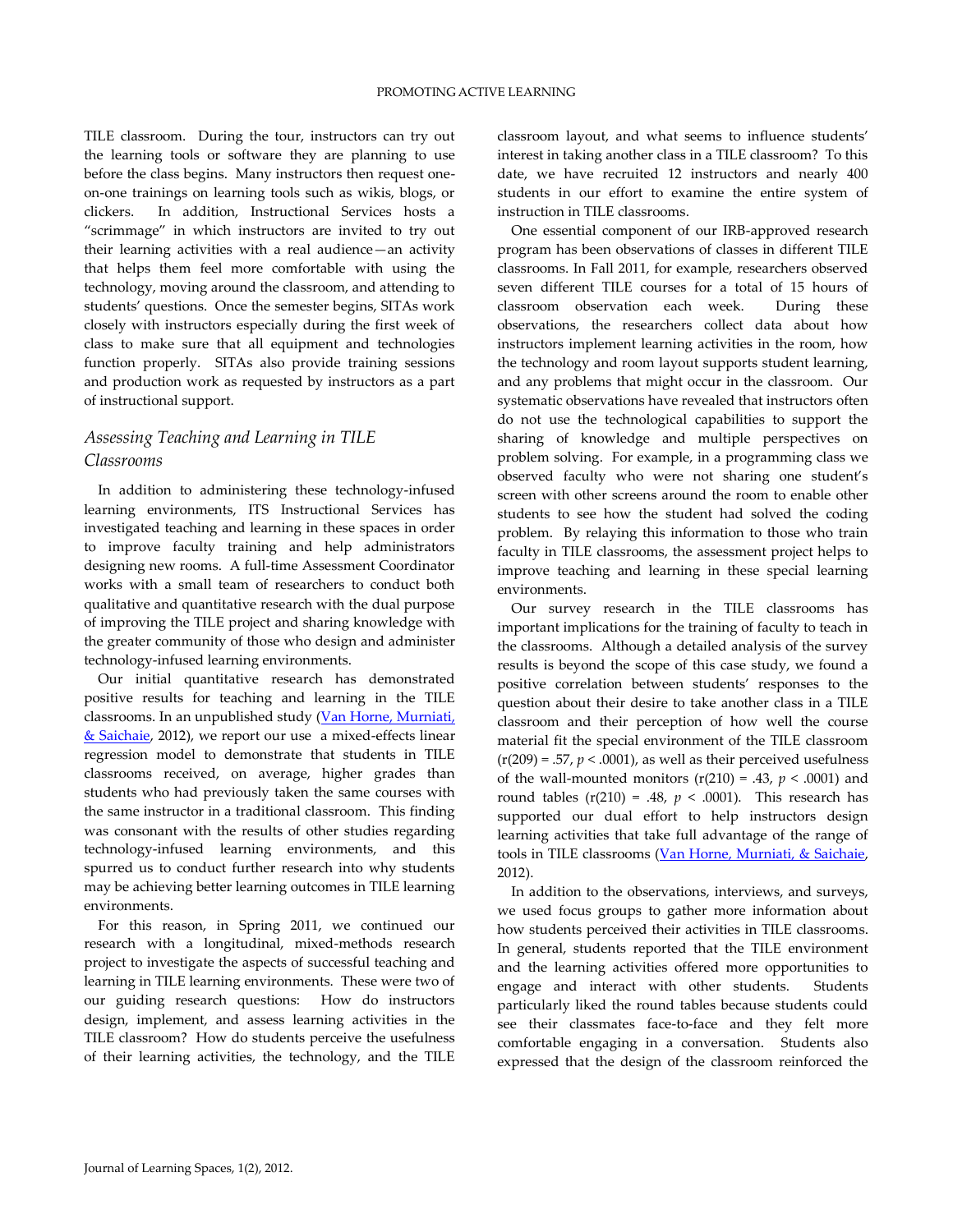students' willingness to participate and increased the sense of responsibility in accomplishing their assignments. In comparing their learning experience in general classrooms to that in TILE environment, some students explained that the TILE environment allowed them to work in a more collaborative manner. Instead of focusing only on grades, students were more interested in improving their group performance. The interviews with the focus groups revealed that students truly appreciated instructors who could emphasize the purposes of the learning activities and chose the most appropriate technology to achieve their teaching and learning goals. They also felt more confident being in the TILE classroom when they knew the instructors were comfortable using all the learning tools and the equipment because then technology became less a distraction.

Our analysis suggests that in order to promote students' interest in TILE classrooms, Instructional Services should support 1) instructors' process of designing learning activities for TILE classrooms and 2) the proper use of technology to facilitate collaborative learning. Thus, a successful support model should include not only methods for helping instructors use technology, but a system for helping the instructor plan learning activities that take advantage of the tools in the TILE classroom. We found that it is vital to engage faculty members earlier in their process of instructional design, and our colleagues are currently at work on a model for training faculty that engages instructors long before they enter the TILE classroom to teach their first class.

#### Future Direction of TILE Initiative

Campus leaders are planning the future of TILE, focusing on four areas of concern:

1. New space planning and development – how many more are appropriate or needed and in what locations?

2. Faculty training – with limited support staff, how do we scale the current TILE training model, while providing advanced and intermediate training and support for current TILE faculty?

3. Ongoing support and refresh of current spaces – how do we sustain the level and complexity of technology in TILE spaces, which is more expensive than technology currently provided in standard General Assignment Classrooms?

4. Spreading active learning pedagogies to non-TILE classrooms – how can we encourage faculty to adopt and implement pedagogies that provide deeper student engagement in all classrooms on campus?

Faculty demand for TILE classrooms continues to grow, as evidenced by interest in the TILE Institutes and faculty requests for TILE spaces. Current projections indicate that adding one to two rooms per year over the next two fiscal years will be sufficient to meet demand.

Plans are in place to build one classroom before the Fall 2012 semester, with one room currently in the request queue for Spring 2013. During Fall 2013 we will be opening a new student Learning Commons in the main library, which will also house a TILE classroom.

Planning is underway to develop a multi-level training program for faculty. In the past, we have relied heavily on the TILE Institute as the gateway to using the classrooms. While this was impactful in getting the project off the ground with early adopters, it may not be sustainable or even the best model for all faculty. We had hoped to provide advanced and intermediate training to members of the earlier cohorts, but it has become difficult to sustain both entry-level and advanced-level training. We believe that a multi-level approach to training, which includes faculty partners from the original cohorts for support, will provide us a scalable model for offering multiple levels of training to increasing numbers of faculty and teaching assistants.

The current inventory of TILE classrooms, along with past experience supporting and maintaining the classroom technology standard, is providing us with the necessary data to develop a five-year projection for staff resources and budgetary implications. This information is critical for setting priorities and identifying funding opportunities.

Although evidence from Iowa and other campuses indicates that active-learning classroom spaces are highly effective, we have no intention to replace all teaching spaces with this model. However, we do believe that there are adaptations of these pedagogies and facilities that could be introduced into teaching across campus to support instructors who need these tools to successfully implement technology-supported, collaborative learning. We are planning to provide opportunities for faculty to explore opportunities to introduce these practices into non-TILE classroom formats.

### Conclusion

The TILE Initiative has been a successful implementation of special classrooms that support technology-enhanced, collaborative learning at the University of Iowa. Our internal assessment has supported the overall strategy of ensuring that faculty who teach in these classrooms receive specific training about how to effectively use the tools in a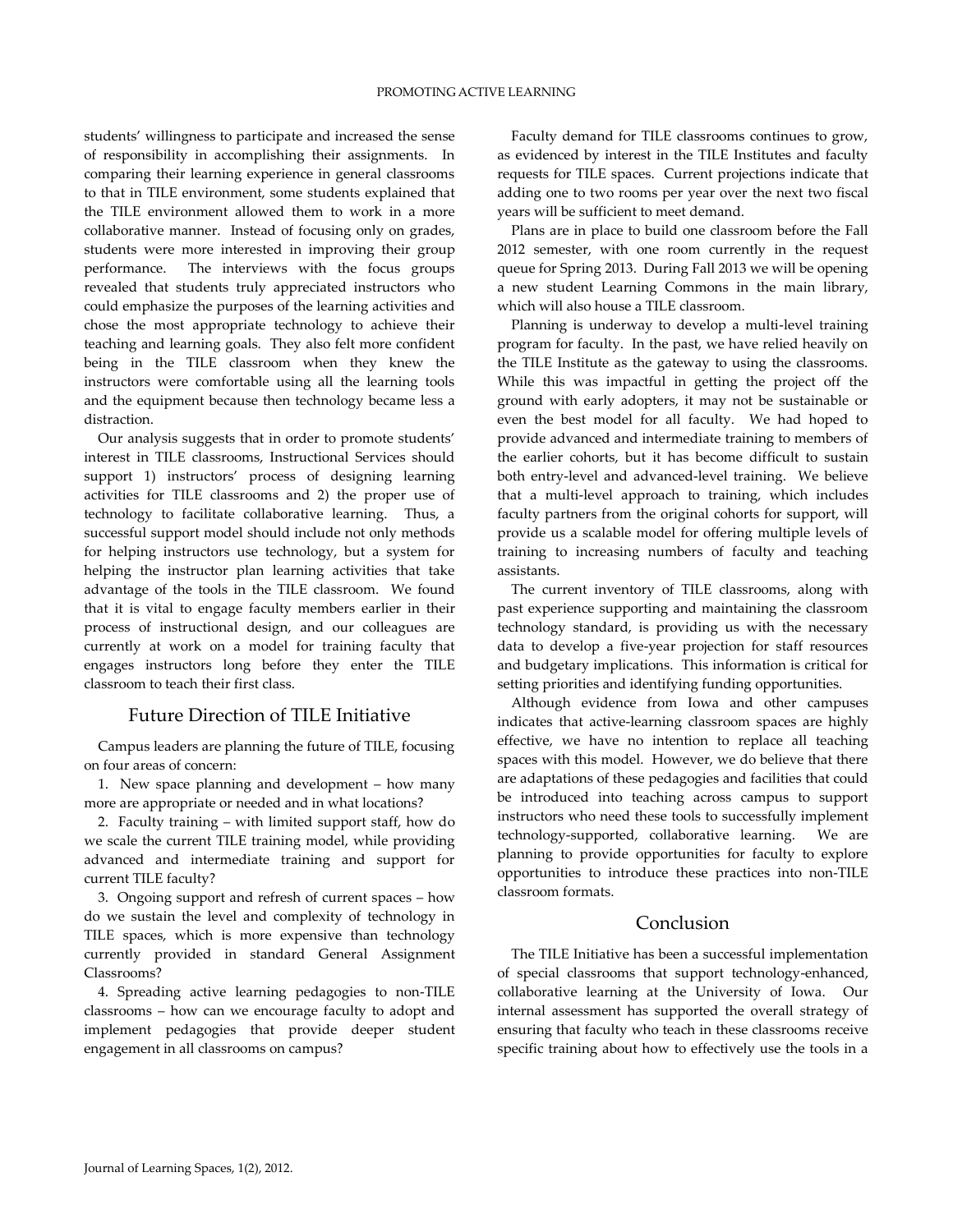TILE classroom as well as how to design learning activities that are a good fit for room. We believe that this project supports the notion that the administration of 21st-century learning environments should be a collaboration among those that design spaces, those who schedule them for courses, and those who support the technology. This integration has shown the university community that we value these classrooms and want to ensure that students receive the maximum benefit from taking classes in them a goal that the University of Iowa will continue to support in every possible way.

### References

- <span id="page-6-0"></span>Beichner, R. J., Saul, J., Abbott, D., Morse, J., Deardorff, D., Allain, R., … Risley, J. (2007). Student-Centered Activities for Large Enrollment Undergraduate Programs (SCALE-UP) project. In E. Redish & P. Cooney (Eds.), *Researchbased reform of university physics* (pp. 1–42). College Park, MD: American Association of Physics Teachers.
- <span id="page-6-1"></span>Brooks, D. C. (2010). Space matters: The impact of formal learning environments on student learning. *British Journal of Educational Technology, 42*, 719-726. doi:10.1111/j.1467-8535.2010.01098.x
- <span id="page-6-2"></span>Dori, Y., Hult, E., Breslow, L., & Belcher, J. (2007). How much have they retained? Making unseen concepts seen in a freshman electromagnetism course at MIT. *Journal of Science Education and Technology, 16*(4), 299-323. doi:10.1007/s10956-007-9051-9
- <span id="page-6-7"></span>Gaffney, J. D. H., Richards, E., Kustusch, M. B., Ding, L., & Beichner, R. J. (2008). Scaling up education reform. *Journal of College Science Teaching, 37*(5), 48-53.
- <span id="page-6-8"></span><span id="page-6-4"></span>Heller, P., & Hollabaugh, M. (1992). Teaching problem solving through cooperative grouping. Part 2: Designing problems and structuring groups. *American Journal of Physics, 60*(7), 637–44.
- Johnson, D. W., Johnson, R. T., & Smith, K. A. (1991). *Cooperative learning: Increasing college faculty instructional productivity*. ASHE-ERIC Higher Education Report No. 4. Washington, DC: George Washington University, School of Education and Human Development.
- <span id="page-6-3"></span>Krathwohl, D. R. (2002). A revision of Bloom's taxonomy: An overview. *Theory intoPractice, 41*(4), 212-218. doi**:** 10.1207/s15430421tip4104\_2
- <span id="page-6-6"></span>Michaelsen, L. K., Sweet, M., & Parmelee, D. X. (2008). *Team-based learning: Small group learning's next big step*. San Francisco, CA: Jossey-Bass.
- <span id="page-6-9"></span>Oliver-Hoyo, M. T., Allen, D., Hunt, W., Hutson, J., & Pitts, A. (2004). Effects of an active learning environment: Teaching innovations at a research I institution. *Journal of Chemical Education,81*(3), 441-448. doi:10.1021/ed081p441
- <span id="page-6-5"></span>Savery, J. & Duffy, T. M. (1996). Problem based learning: An instructional model and its constructivist framework. In B.G. Wilson (Ed.), *Constructivist learning environments: Case studies in instructional design* (pp. 135-148). Englewood Cliffs, NJ: Educational Technology Publications.
- <span id="page-6-11"></span>Van Horne, S., Murniati, C., & Saichaie, K. (2012). [Student Learning Outcomes in TILE and Traditional Classrooms]. Unpublished raw data.
- <span id="page-6-10"></span>Whiteside, A., Brooks, D. C., & Walker, J. D. (2010). Making the case for space: Three years of empirical research on learning environments. *EDUCAUSE Quarterly, 33*(3), 11/1/2011.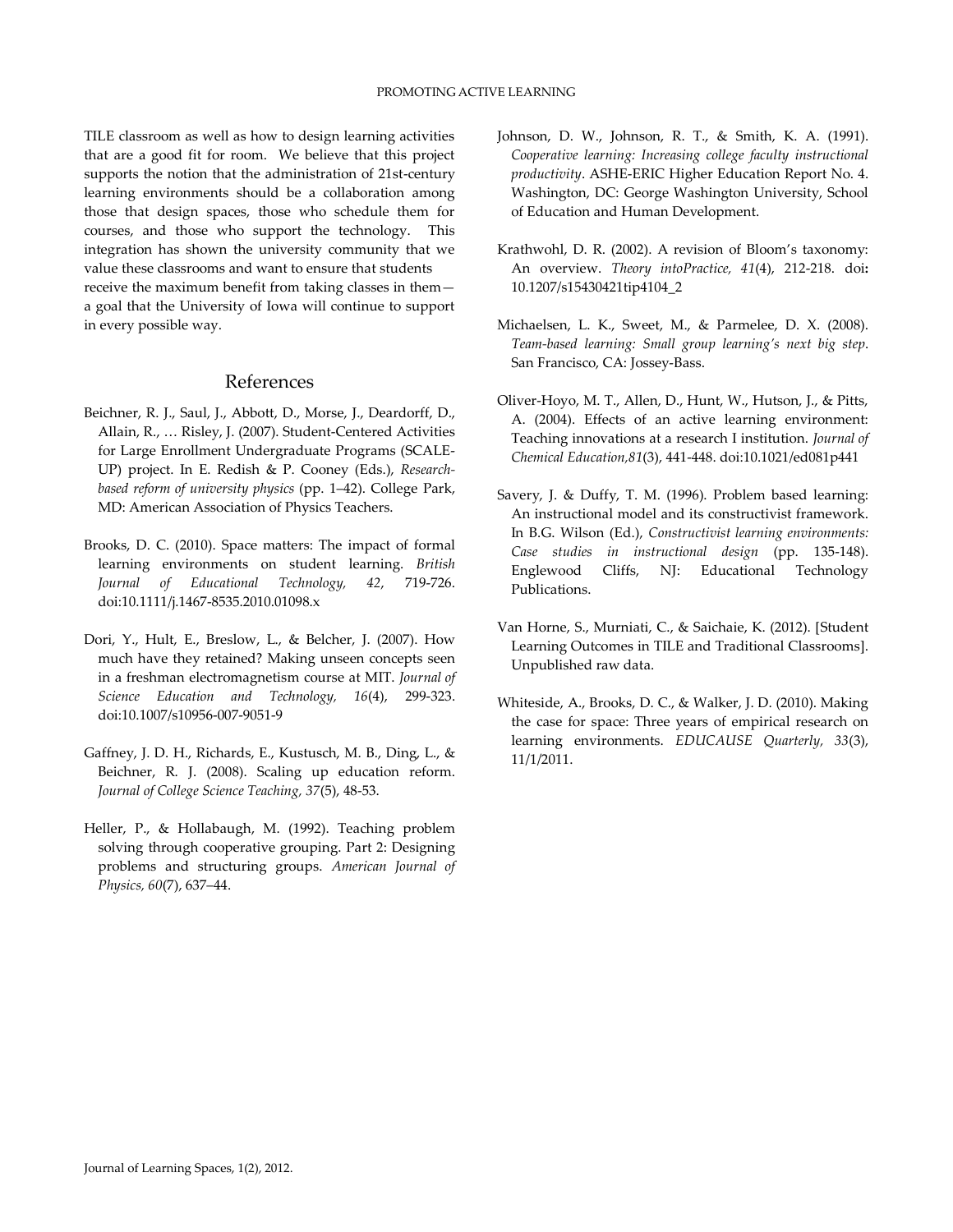# APPENDIX

<span id="page-7-0"></span>

| Table 1. List of TILE Courses in First Three Semesters of Implementation |                                                  |  |
|--------------------------------------------------------------------------|--------------------------------------------------|--|
| Discipline                                                               | Course                                           |  |
| <b>Fall 2010</b>                                                         |                                                  |  |
| <b>Mathematics</b>                                                       | Intermediate Algebra                             |  |
| <b>Computer Science</b>                                                  | <b>Computer Graphics</b>                         |  |
|                                                                          | Music Techniques for Special Education and       |  |
| Music Therapy                                                            | Recreation                                       |  |
| Planning                                                                 | Design for the Developing World                  |  |
| <b>Political Science</b>                                                 | <b>Multimedia Politics</b>                       |  |
| Spanish and Portuguese                                                   | Madrid                                           |  |
| Spanish and Portuguese                                                   | <b>Visual Culture</b>                            |  |
|                                                                          |                                                  |  |
| Spring 2011                                                              |                                                  |  |
| <b>Biology</b>                                                           | Ecology and Evolution                            |  |
| Education                                                                | <b>Critical Discourse Analysis</b>               |  |
| Engineering                                                              | Sustainable Systems                              |  |
| Geography                                                                | <b>GIS</b> for Environmental Studies             |  |
|                                                                          | <b>Introduction to Applied Remote Sensing</b>    |  |
| <b>History</b>                                                           | American Cultural History, 1820-1920             |  |
|                                                                          | Making Historical Documentaries on the Internet  |  |
|                                                                          | The Internet in Historical Context               |  |
| Linguistics                                                              | Linguistic Theory and Second Language Acquistion |  |
| Music Therapy                                                            | Music Therapy Techniques for Atypical Childresn  |  |
| Physics                                                                  | College Physics II (Discussion Section)          |  |
|                                                                          | <b>Special Topics on Astrophysics</b>            |  |
| <b>Political Science</b>                                                 | New Media and Politics                           |  |
|                                                                          | <b>Introduction to Political Communication</b>   |  |
| Sociology                                                                | Race and Ethnicity                               |  |
|                                                                          | <b>Teaching Sociology</b>                        |  |
|                                                                          | <b>Research Methods</b>                          |  |
| Spanish and Portuguese                                                   | Brazilian Literature After 1900                  |  |
|                                                                          | Romanticism and Revolution in Spain              |  |
|                                                                          | Foundations in Sociolinguistics                  |  |
| Urban & Regional                                                         |                                                  |  |
| Planning                                                                 | <b>Transportation Demand Analysis</b>            |  |
|                                                                          |                                                  |  |
| Fall 2011                                                                |                                                  |  |
| <b>Art History</b>                                                       | Intermedia Topics                                |  |
| <b>Business</b>                                                          | <b>First Year Seminar</b>                        |  |
|                                                                          | Introduction to Modeling with VBA                |  |
| <b>Computer Science</b>                                                  | First-Year Seminar in Computer Science           |  |
|                                                                          |                                                  |  |